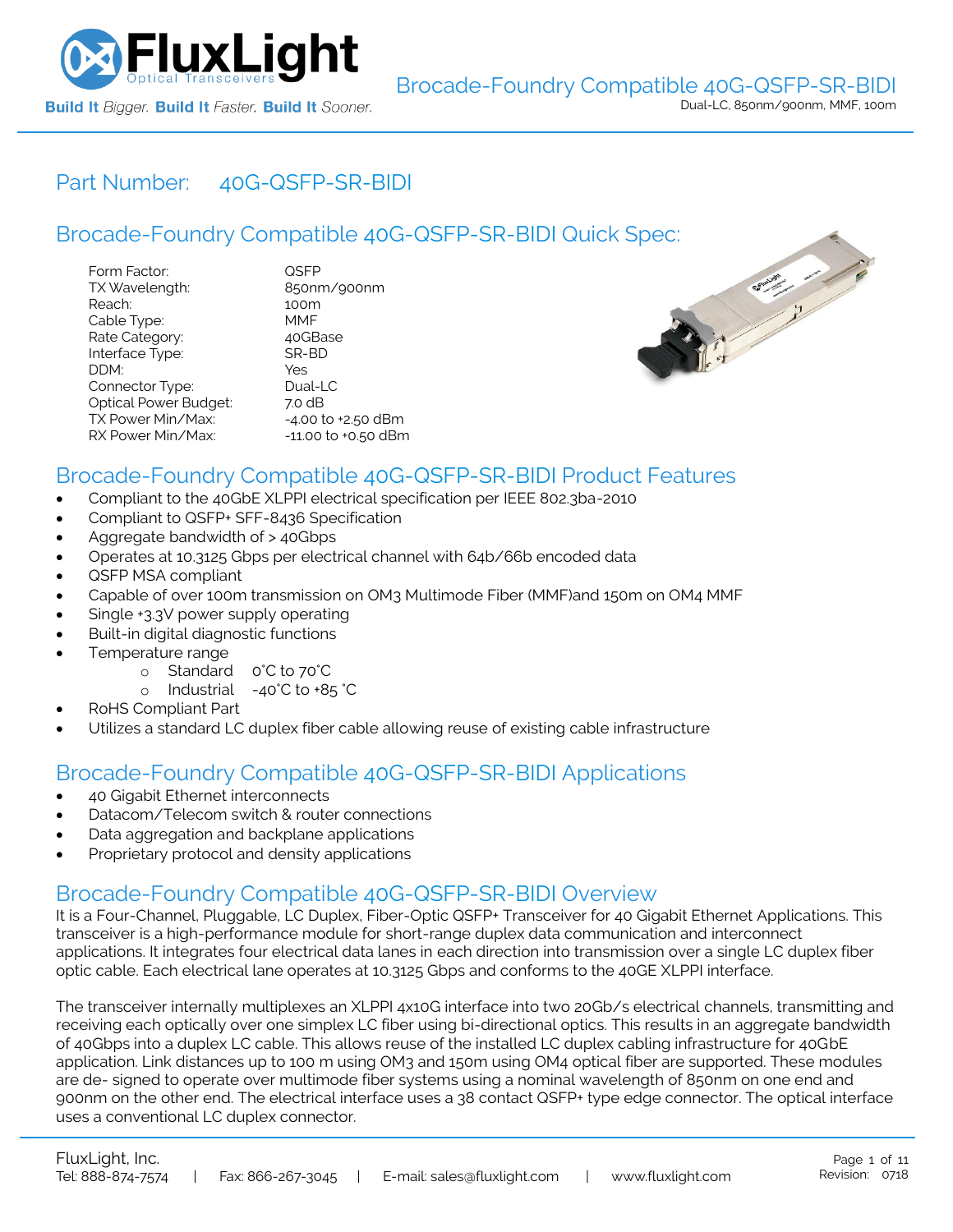



Transceiver Block Diagram

# Absolute Maximum Ratings

| <b>Parameter</b>                        | <b>Symbol</b> | <b>Min</b> | <b>Max</b> | <b>Unit</b> |
|-----------------------------------------|---------------|------------|------------|-------------|
| Storage Temperature                     | Ts            | $-40$      | +85        | $\hat{ }$   |
| <b>Supply Voltage</b><br>$V_{c c T. R}$ |               | $-0.5$     | 4          |             |
| Relative Humidity                       | RН            |            | 85         | $\%$        |

# Recommended Operating Conditions

| <b>Parameter</b>               | <b>Symbol</b>   | <b>Min</b> | Typ | <b>Max</b> | <b>Unit</b> |
|--------------------------------|-----------------|------------|-----|------------|-------------|
| Operating Case Temp (Standard) | Тc              | O          |     | +70        | °С          |
| Operating Case Temp (Standard) | Тc              | $-40$      |     | +85        | °С          |
| Power Supply voltage           | $V_{\rm ccT.R}$ | 3.135      | 3.3 | 3.47       |             |
| <b>Supply Current</b>          | lcc             |            |     | 1000       | mA          |
| Power dissipation              | PD              |            |     | 3.5        | W           |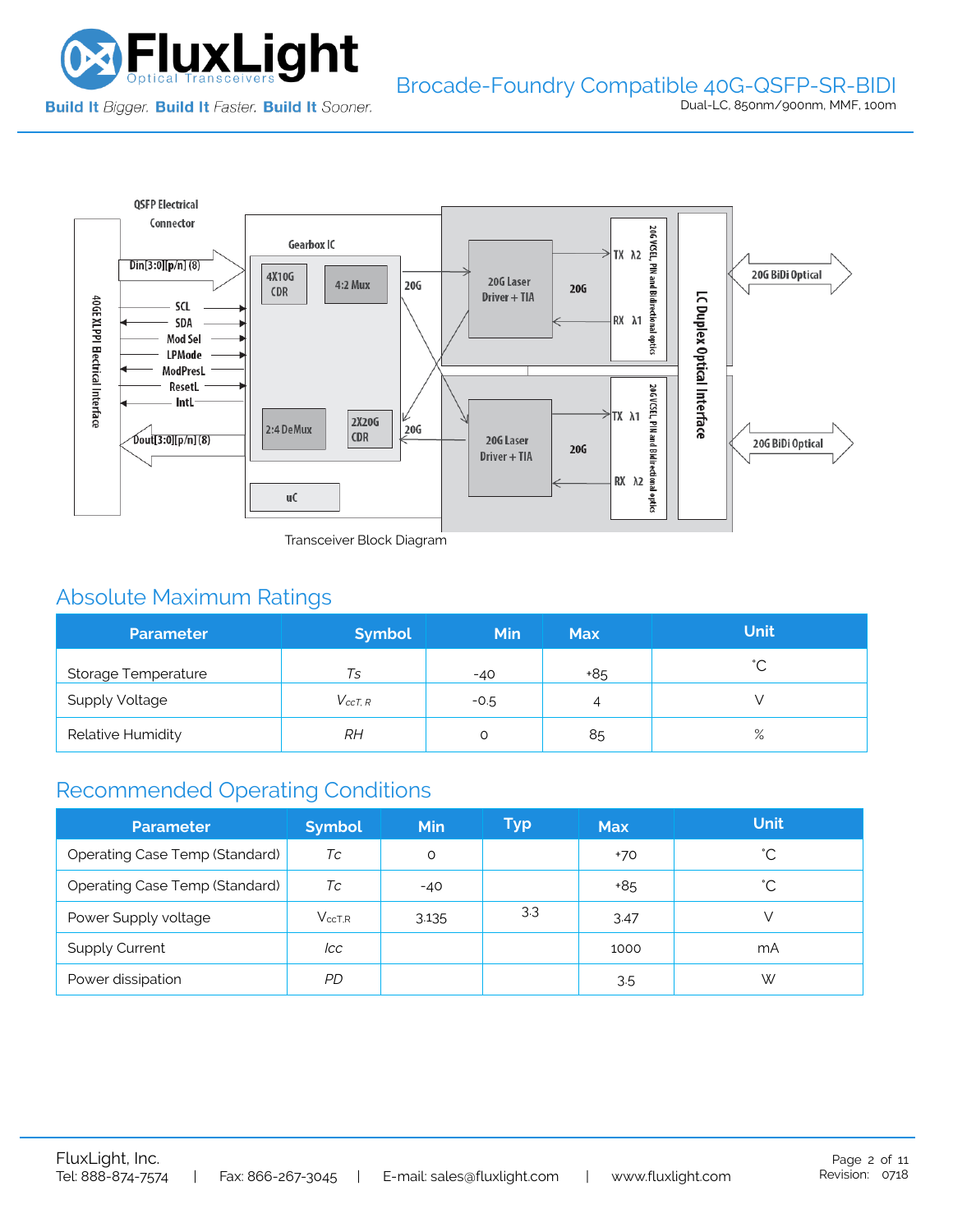

#### Electrical Characteristics **(TOP = 0 to 70 °C, VCC = 3.13 to 3.47 Volts**

| ۱۱ <sub>OP</sub> = 0 to /0 C, YCC = 3.13 to 3.4/ YOUS<br><b>Parameter</b> | <b>Symbol</b> | Min                      |            | <b>Max</b>     | Unit           | <b>Note</b>  |
|---------------------------------------------------------------------------|---------------|--------------------------|------------|----------------|----------------|--------------|
|                                                                           |               |                          | <b>Typ</b> |                |                |              |
| Data Rate per Channel                                                     |               | $\blacksquare$           | 10.3125    | 11.2           | Gbps           |              |
| Power Consumption                                                         |               | $\overline{\phantom{a}}$ | 2.5        | 3.5            | W              |              |
| <b>Supply Current</b>                                                     | <b>Icc</b>    |                          | 0.75       | 1.0            | $\overline{A}$ |              |
| Control I/O Voltage-High                                                  | VIH           | 2.0                      |            | <b>Vcc</b>     | $\vee$         |              |
| Control I/O Voltage-Low                                                   | VIL           | $\circ$                  |            | 0.7            | $\vee$         |              |
| Inter-Channel Skew                                                        | <b>TSK</b>    |                          |            | 150            | Ps             |              |
| <b>RESETL Duration</b>                                                    |               |                          | 10         |                | Us             |              |
| RESETL De-assert time                                                     |               |                          |            | 100            | ms             |              |
| Power On Time                                                             |               |                          |            | 100            | ms             |              |
| <b>Transmitter</b>                                                        |               |                          |            |                |                |              |
| Single Ended Output Voltage Tolerance                                     |               | 0.3                      |            | $\overline{4}$ | $\vee$         | $\mathbf 1$  |
| Common mode Voltage Tolerance                                             |               | 15                       |            |                | mV             |              |
| Transmit Input Diff Voltage                                               | VI            | 120                      |            | 1200           | mV             |              |
| Transmit Input Diff Impedance                                             | ZIN           | 80                       | 100        | 120            |                |              |
| Data Dependent Input Jitter                                               | <b>DDJ</b>    |                          |            | 0.1            | UI             |              |
| Data Input Total Jitter                                                   | TJ            |                          |            | 0.28           | U              |              |
| <b>Receiver</b>                                                           |               |                          |            |                |                |              |
| Single Ended Output Voltage Tolerance                                     |               | 0.3                      |            | $\overline{4}$ | $\vee$         |              |
| Rx Output Diff Voltage                                                    | Vo            |                          | 600        | 800            | mV             |              |
| Rx Output Rise and Fall Voltage                                           | Tr/Tf         |                          |            | 35             | ps             | $\mathbf{1}$ |
| <b>Total Jitter</b>                                                       | <b>TJ</b>     |                          |            | 0.7            | U              |              |
| Deterministic Jitter                                                      | <b>DJ</b>     |                          |            | 0.42           | U              |              |

Note:

1.  $20~80%$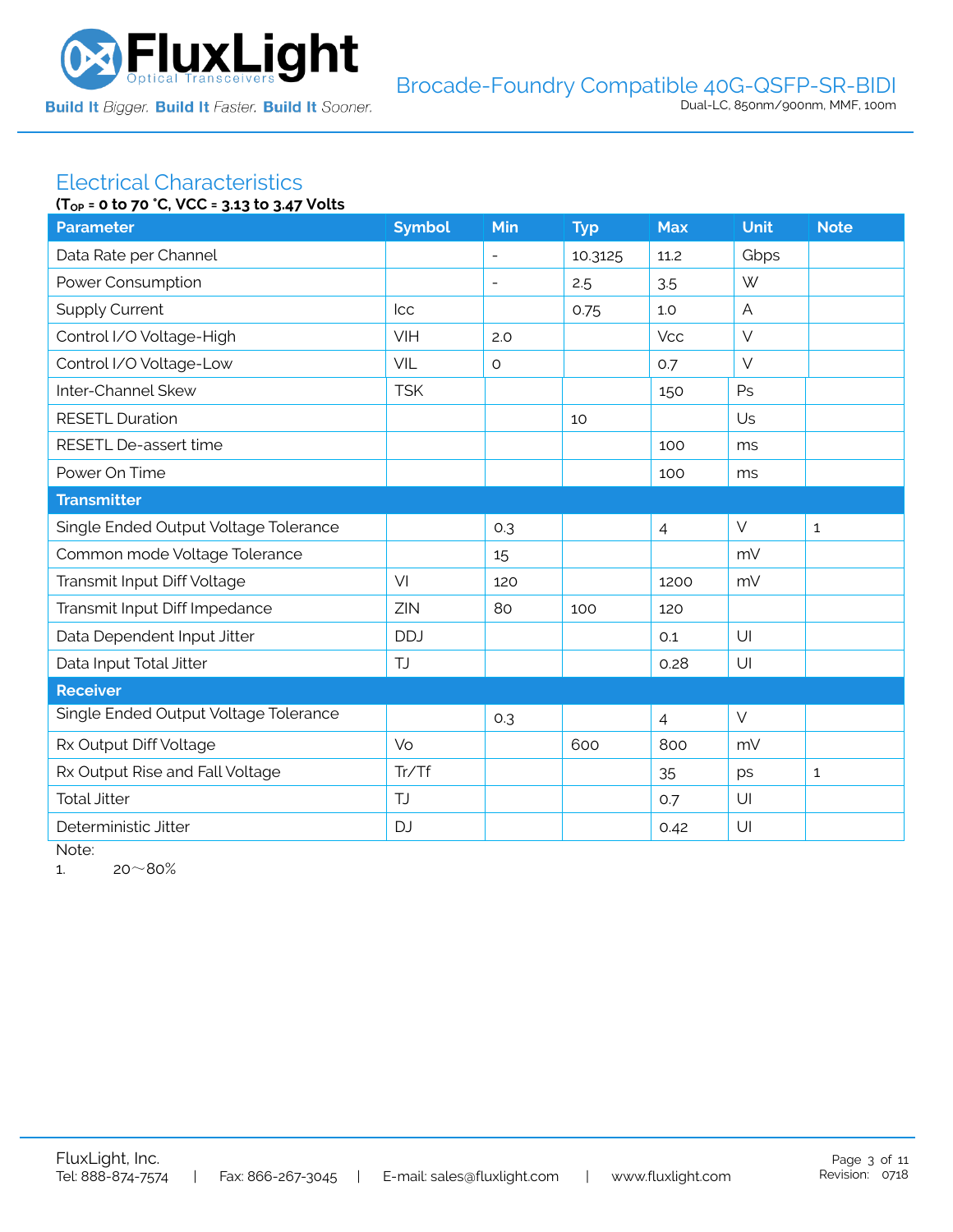

## Optical Parameters

### **(TOP = 0 to 70** °**C, VCC = 3.0 to 3.6 Volts)**

| <b>Parameter</b>                  | <b>Symbol</b>    | <b>Min</b> | <b>Typ</b> | <b>Max</b> | <b>Unit</b> | Ref.         |
|-----------------------------------|------------------|------------|------------|------------|-------------|--------------|
| <b>Transmitter</b>                |                  |            |            |            |             |              |
| Optical Wavelength CH1            | λ                | 832        | 850        | 868        | nm          |              |
| Optical Wavelength CH2            | λ                | 882        | 900        | 918        | nm          |              |
| RMS Spectral Width                | Pm               |            | 0.5        | 0.65       | nm          |              |
| Average Optical Power per Channel | Pavg             | $-4$       | $-2.5$     | $+5.0$     | dBm         |              |
| Laser Off Power Per Channel       | Poff             |            |            | $-30$      | dBm         |              |
| <b>Optical Extinction Ratio</b>   | ER               | 3.5        |            |            | dB          |              |
| Relative Intensity Noise          | Rin              |            |            | $-128$     | dB/HZ       | $\mathbf{1}$ |
| Optical Return Loss Tolerance     |                  |            |            | 12         | dB          |              |
| <b>Receiver</b>                   |                  |            |            |            |             |              |
| Optical Center Wavelength CH1     | λ                | 882        | 900        | 918        | nm          |              |
| Optical Center Wavelength CH2     | λ                | 832        | 850        | 868        | nm          |              |
| Receiver Sensitivity per Channel  | R                |            | $-11$      |            | dBm         |              |
| Maximum Input Power               | $P_{MAX}$        | $+0.5$     |            |            | dBm         |              |
| Receiver Reflectance              | Rrx              |            |            | $-12$      | dB          |              |
| LOS De-Assert                     | LOS <sub>D</sub> |            |            | $-14$      | dBm         |              |
| <b>LOS Assert</b>                 | LOS <sub>A</sub> | $-30$      |            |            | dBm         |              |
| LOS Hysteresis                    | LOS <sub>H</sub> | 0.5        |            |            | dB          |              |

Note

1. 12dB Reflection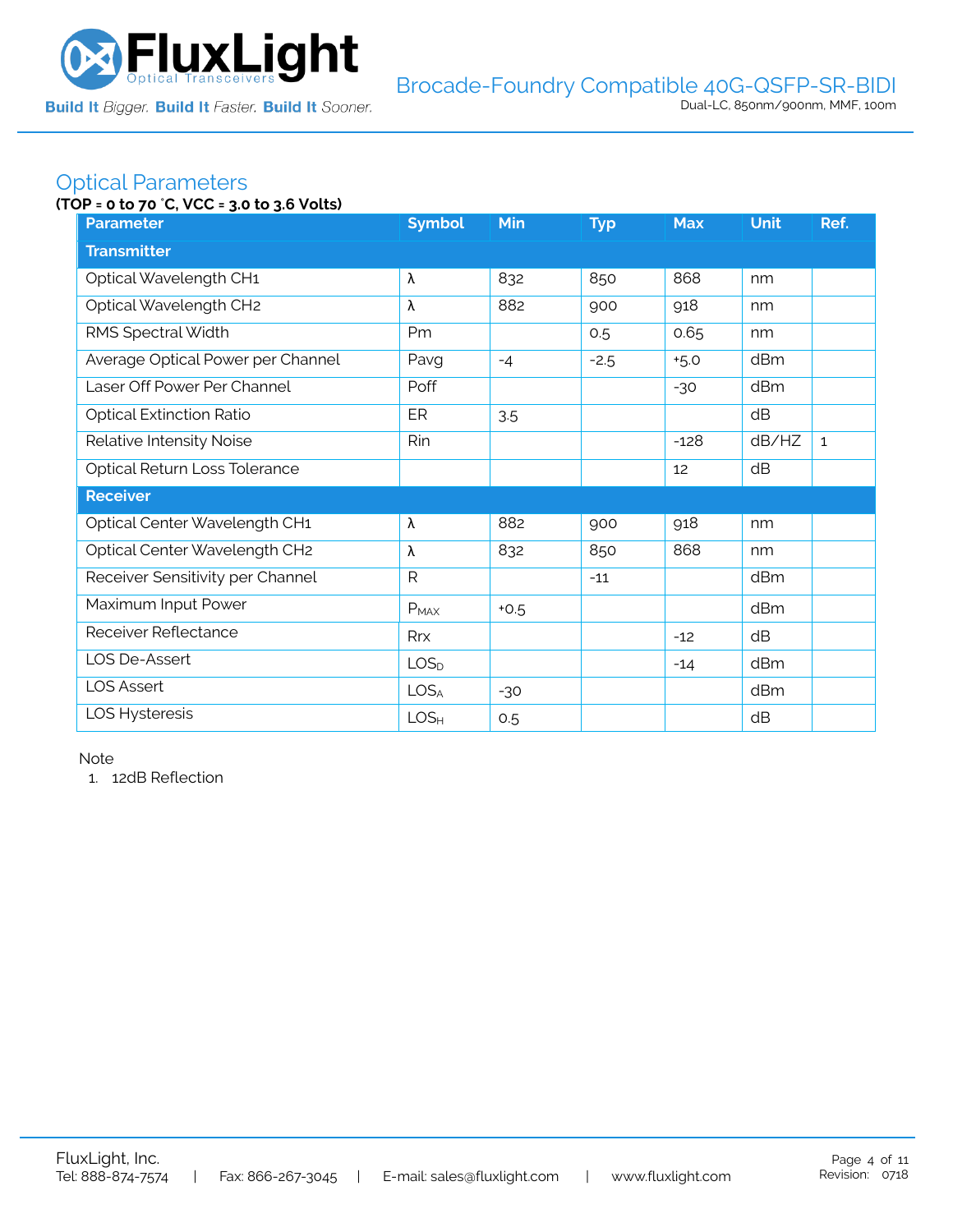

## Digitial Diagnostics Function

Digital diagnostics monitoring function is available on all QSFP+ SRBD. A 2-wire serial interface provides user to contact with module. The structure of the memory is shown in flowing. The memory space is arranged into a lower, single page, address space of 128 bytes and multiple upper address space pages. This structure permits timely access to addresses in the lower page, such as Interrupt Flags and Monitors. Less time critical time entries, such as serial ID information and threshold settings, are available with the Page Select function. The interface address used is A0xh and is mainly used for time critical data like interrupt handling in order to enable a one-time-read for all data related to an interrupt situation. After an interrupt, IntL, has been asserted, the host can read out the flag field to determine the affected channel and type of flag.

| <b>Byte Address</b> | <b>Description</b>                 | <b>Type</b> |
|---------------------|------------------------------------|-------------|
| 0                   | Identifier (1 Byte)                | Read Only   |
| $1 - 2$             | Status (2 Bytes)                   | Read Only   |
| $3 - 21$            | Interrupt Flags (31 bytes)         | Read Only   |
| $22 - 23$           | Module Monitors (12 Bytes)         | Read Only   |
| $34 - 81$           | Channel Monitors (48 bytes)        | Read Only   |
| 82-85               | Reserved (4 Bytes)                 | Read Only   |
| 86-97               | Control (12 Bytes)                 | Read/Write  |
| 98-99               | Reserved (2 Bytes)                 | Read/Write  |
| 100-106             | Module and Channel Masks (7 bytes) | Read/Write  |
| 107-118             | Reserved (12 Bytes)                | Read/Write  |
| 119-122             | Reserved (4 bytes)                 | Read/Write  |
| 123-126             | Reserved (4 bytes)                 | Read/Write  |
| 127                 | Page Select Byte                   | Read/Write  |
| 128-175             | Module Thresholds (48 bytes)       | Read Only   |
| 176-223             | Reserved (48 Bytes)                | Read Only   |
| 224-225             | Reserved (2 bytes)                 | Read Only   |
| 226-239             | Reserved (14 bytes)                | Read/Write  |
| 240-241             | Channel controls (2 Bytes)         | Read/Write  |
| 242-253             | Reserved (12 Bytes)                | Read/Write  |
| 254-256             | Reserved (2 bytes)                 | Read/Write  |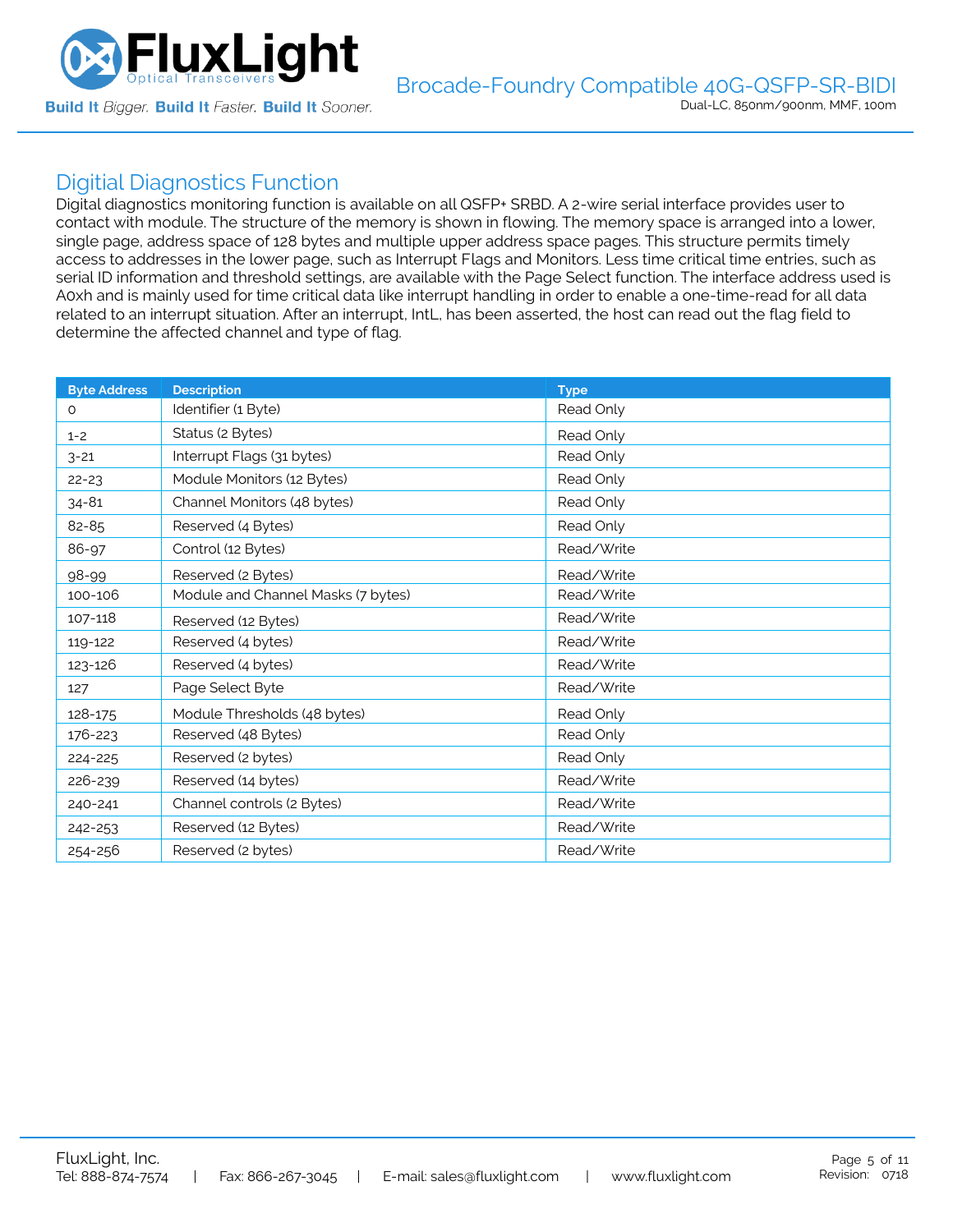

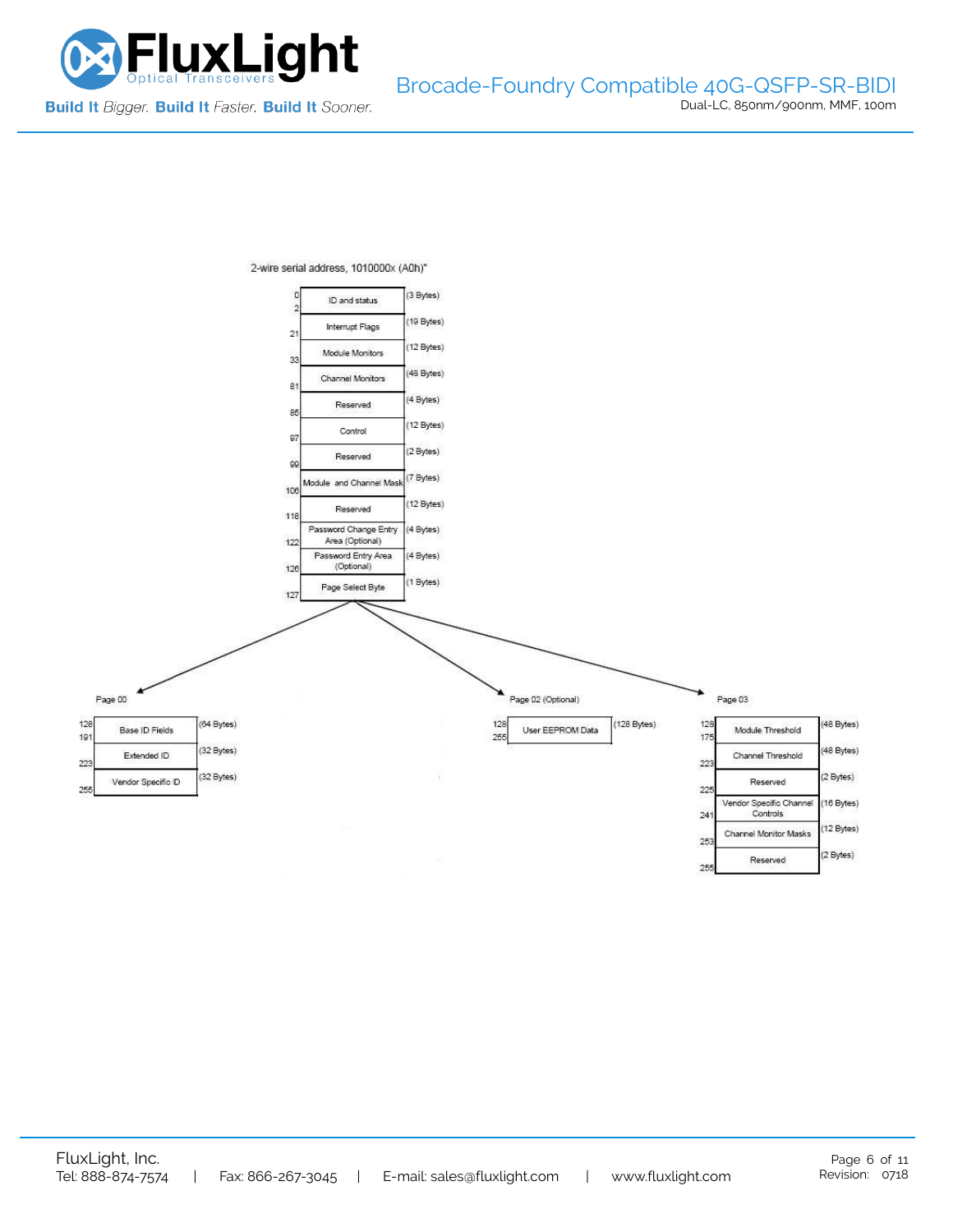

**Build It Bigger. Build It Faster. Build It Sooner.** 

| Address | Name                                    | Description                                                                                                       |
|---------|-----------------------------------------|-------------------------------------------------------------------------------------------------------------------|
| 128     | Identifier (1 Byte)                     | Identifier Type of serial transceiver                                                                             |
| 129     | Ext. Identifier (1 Byte)                | Extended identifier of serial transceiver                                                                         |
| 130     | Connector (1 Byte)                      | Code for connector type                                                                                           |
| 131-138 | Transceiver (8 Bytes)                   | Code for electronic compatibility or optical compatibility                                                        |
| 139     | Encoding (1 Byte)                       | Code for serial encoding algorithm                                                                                |
| 140     | BR, nominal (1 Byte)                    | Nominal bit rate, units of 100 Mbits/s                                                                            |
| 141     | Extended RateSelect Compliance (1 Byte) | Tags for Extended RateSelect compliance                                                                           |
| 142     | Length SMF (1 Byte)                     | Link length supported for SM fiber in km                                                                          |
| 143     | Length E-50 um (1 Byte)                 | Link length supported for EBW 50/125 um fiber, units of 2 m                                                       |
| 144     | Length 50 um (1 Byte)                   | Link length supported for 50/125 um fiber, units of 1 m                                                           |
| 145     | Length 62.5 um (1 Byte)                 | Link length supported for 62.5/125um fiber, units of 1 m                                                          |
| 146     | Length copper (1 Byte)                  | Link length supported for copper, units of 1 m                                                                    |
| 147     | Device Tech (1 Byte)                    | Device technology                                                                                                 |
| 148-163 | Vendor name (16 Bytes)                  | QSFP vendor name (ASCII)                                                                                          |
| 164     | Extended Transceiver (1 Byte)           | Extended Transceiver Codes for InfiniBand <sup>T</sup>                                                            |
| 165-167 | Vendor OUI (3 Bytes)                    | QSFP vendor IEEE vendor company ID                                                                                |
| 168-183 | Vendor PN (16 Bytes)                    | Part number provided by QSFP vendor (ASCII)                                                                       |
| 184-185 | Vendor rev (2 Bytes)                    | Revision level for part number provided by vendor (ASCII)                                                         |
| 186-187 | Wavelength (2 Bytes)                    | Nominal laser wavelength (Wavelength = value / 20 in nm)                                                          |
| 188-189 | Wavelength Tolerance (2 Bytes)          | Guaranteed range of laser wavelength (+/- value) from Nominal wavelength<br>(Wavelength Tol. = value / 200 in nm) |
| 190     | Max Case Temp (1 Byte)                  | Maximum Case Temperature in Degrees C                                                                             |
| 191     | CC_BASE (1 Byte)                        | Check code for Base ID fields (addresses 128-190)                                                                 |
| 192-195 | Options (4 Bytes)                       | Rate Select, TX Disable, TX Fault, LOS                                                                            |
| 196-211 | Vendor SN (16 Bytes)                    | Serial number provided by vendor (ASCII)                                                                          |
| 212-219 | Date code (8 Bytes)                     | Vendor's manufacturing date code                                                                                  |
| 220     | Diagnostic Monitoring Type (1 Byte)     | Indicates which type of diagnostic monitoring is implemented                                                      |
| 221     | Enhanced Options (1 Byte)               | Indicates which optional enhanced features are implemented                                                        |
| 222     | Reserved (1 Byte)                       | Reserved                                                                                                          |
| 223     | CC_EXT                                  | Check code for the Extended ID Fields (addresses 192-222)                                                         |
| 224-255 | Vendor Specific (32 Bytes)              | Vendor Specific EEPROM                                                                                            |

Page02 is User EEPROM and its format decided by user.

The detail description of low memory and page00.page03 upper memory please see SFF-8436 document.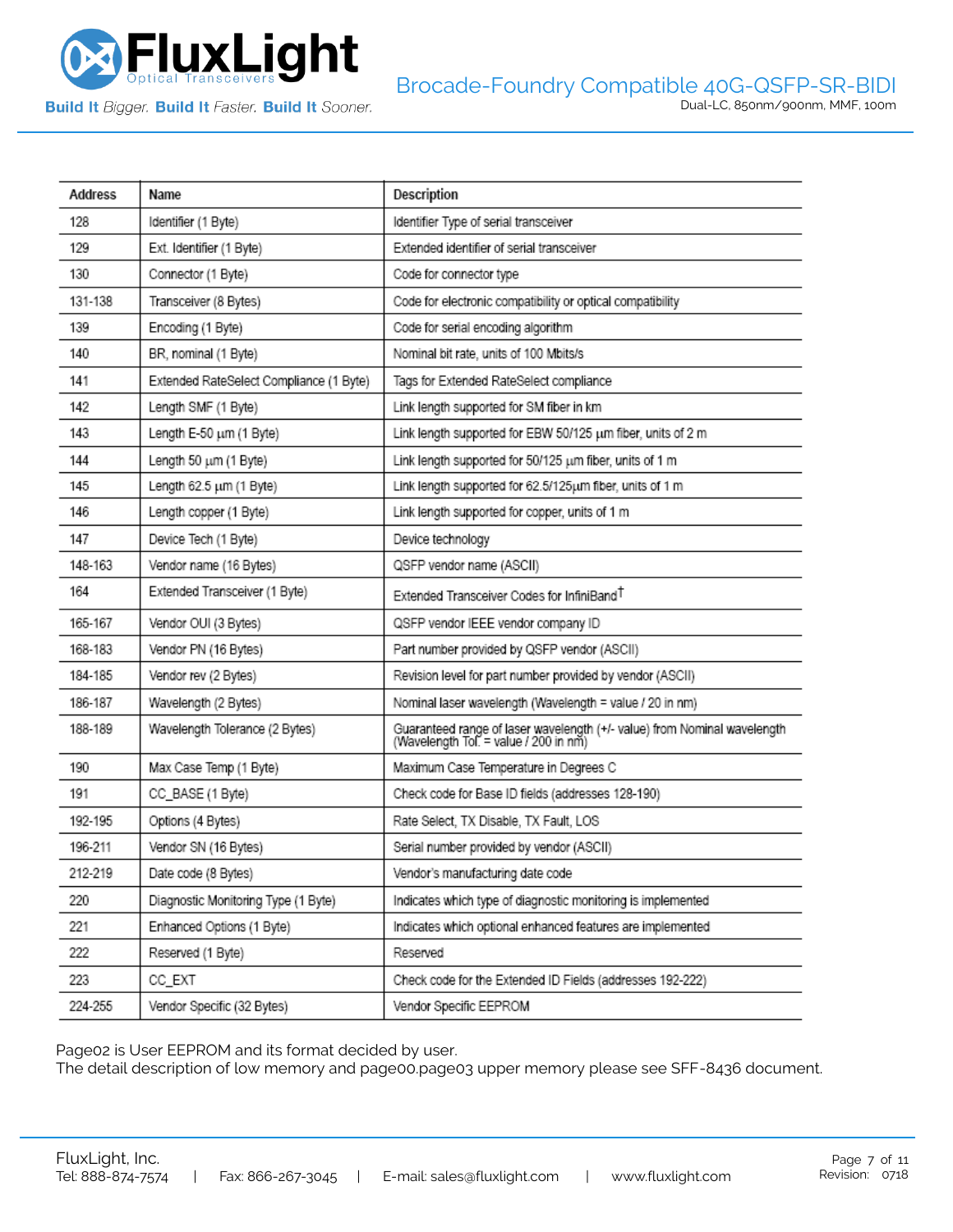

# Timing for Soft Control and Status Functions

| <b>Parameter</b>                                  | <b>Symbol</b> | <b>Max</b>     | <b>Unit</b> | <b>Conditions</b>                                                                                                                                                             |
|---------------------------------------------------|---------------|----------------|-------------|-------------------------------------------------------------------------------------------------------------------------------------------------------------------------------|
| <b>Initialization Time</b>                        | t_init        | 2000           | ms          | Time from power on1, hot plug or rising edge of<br>Reset until the module is fully functional2                                                                                |
| Reset Init Assert Time                            | t_reset_init  | $\overline{2}$ | $\mu s$     | A Reset is generated by a low level longer than<br>the minimum reset pulse time present on the<br>ResetL pin.                                                                 |
| Serial Bus Hardware<br>Ready Time                 | t_serial      | 2000           | ms          | Time from power on1 until module responds to<br>data transmission over the 2-wire serial bus                                                                                  |
| Monitor Data Ready<br>Time                        | t_data        | 2000           | ms          | Time from power on1 to data not ready, bit 0 of<br>Byte 2, deasserted and IntL asserted                                                                                       |
| <b>Reset Assert Time</b>                          | t_reset       | 2000           | ms          | Time from rising edge on the ResetL pin until<br>the module is fully functional2                                                                                              |
| <b>LPMode Assert Time</b>                         | ton_LPMode    | 100            | $\mu s$     | Time from assertion of LPMode (Vin:LPMode<br>=Vih) until module power consumption enters<br>lower Power Level                                                                 |
| IntL Assert Time                                  | ton_IntL      | 200            | ms          | Time from occurrence of condition triggering<br>IntL until Vout:IntL = Vol                                                                                                    |
| IntL Deassert Time                                | toff_IntL     | 500            | $\mu s$     | toff_IntL 500 µs Time from clear on read3<br>operation of associated flag until Vout:IntL = Voh.<br>This includes deassert times for Rx LOS, Tx Fault<br>and other flag bits. |
| Rx LOS Assert Time                                | ton_los       | 100            | ms          | Time from Rx LOS state to Rx LOS bit set and<br>IntL asserted                                                                                                                 |
| Flag Assert Time                                  | ton_flag      | 200            | ms          | Time from occurrence of condition triggering<br>flag to associated flag bit set and IntL asserted                                                                             |
| Mask Assert Time                                  | ton_mask      | 100            | ms          | Time from mask bit set4 until associated IntL<br>assertion is inhibited                                                                                                       |
| Mask De-assert Time                               | toff_mask     | 100            | ms          | Time from mask bit cleared4 until associated<br>IntlL operation resumes                                                                                                       |
| ModSelL Assert Time                               | ton_ModSelL   | 100            | μs          | Time from assertion of ModSelL until module<br>responds to data transmission over the 2-wire<br>serial bus                                                                    |
| ModSelL Deassert Time                             | toff_ModSelL  | 100            | $\mu s$     | Time from deassertion of ModSelL until the<br>module does not respond to data transmission<br>over the 2-wire serial bus                                                      |
| Power_over-ride or<br>Power-set Assert Time       | ton_Pdown     | 100            | ms          | Time from P_Down bit set 4 until module power<br>consumption enters lower Power Level                                                                                         |
| Power_over-ride or<br>Power-set De-assert<br>Time | toff_Pdown    | 300            | ms          | Time from P_Down bit cleared4 until the<br>module is fully functional3                                                                                                        |

#### **Note**:

1. Power on is defined as the instant when supply voltages reach and remain at or above the minimum specified value.

- 2. Fully functional is defined as IntL asserted due to data not ready bit, bit 0 byte 2 de-asserted.
- 3. Measured from falling clock edge after stop bit of read transaction.
- 4. Measured from falling clock edge after stop bit of write transaction.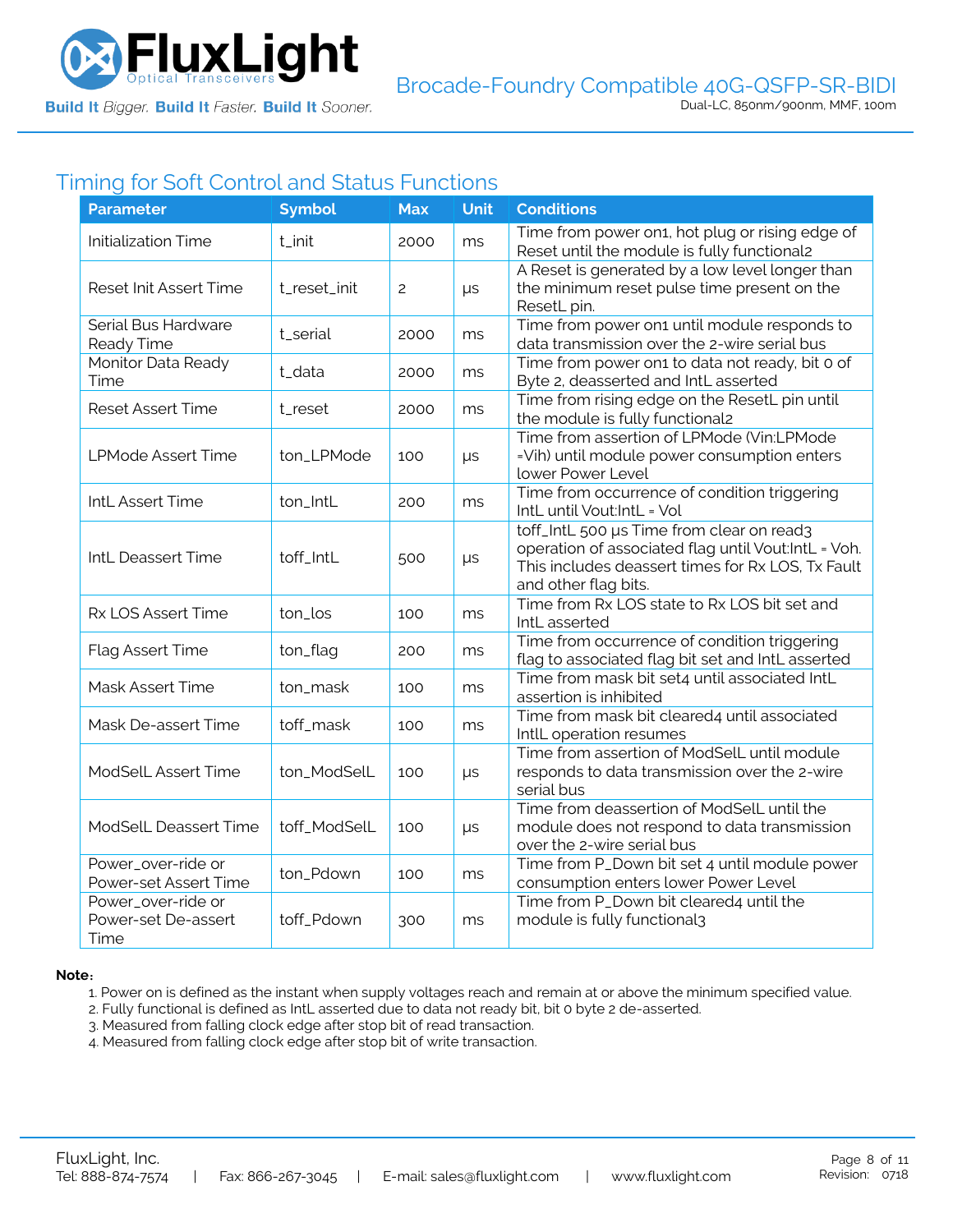

# PIN Assignment and Function Definitions

PIN Assignment



**Diagram of Host Board Connector Block Pin Numbers and Name**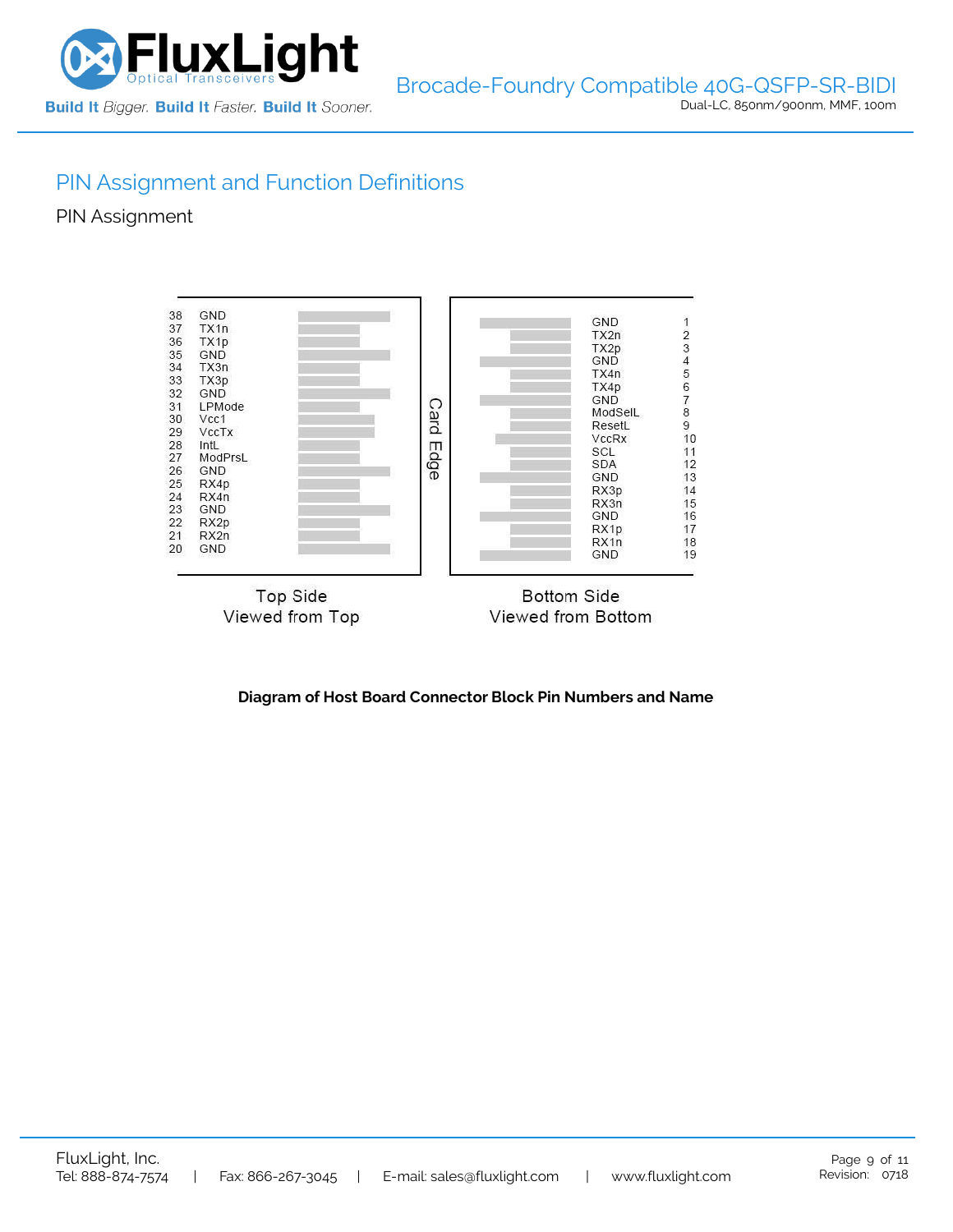

**Build It Bigger. Build It Faster. Build It Sooner.** 

## Pin Description

| Pin            | Logic      | <b>Symbol</b>     | Name/Description                     | Ref.           |
|----------------|------------|-------------------|--------------------------------------|----------------|
| $\mathbf{1}$   |            | <b>GND</b>        | Ground                               | $\mathbf{1}$   |
| $\overline{c}$ | $CML-I$    | Tx2n              | Transmitter Inverted Data Input      |                |
| 3              | $CML-I$    | Tx <sub>2p</sub>  | Transmitter Non-Inverted Data output |                |
| 4              |            | <b>GND</b>        | Ground                               | $\mathbf{1}$   |
| 5              | $CML-I$    | Tx4n              | Transmitter Inverted Data Output     |                |
| 6              | CML-I      | Tx4p              | Transmitter Non-Inverted Data Output |                |
| $\overline{7}$ |            | <b>GND</b>        | Ground                               | $\mathbf{1}$   |
| 8              | LVTTL-I    | ModSelL           | Module Select                        |                |
| $\mathsf{Q}$   | LVTTL-I    | ResetL            | Module Reset                         |                |
| 10             |            | <b>VccRx</b>      | +3.3V Power Supply Receiver          | $\overline{c}$ |
| 11             | LVCMOS-I/O | <b>SCL</b>        | 2-Wire Serial Interface Clock        |                |
| 12             | LVCMOS-I/O | <b>SDA</b>        | 2-Wire Serial Interface Data         |                |
| 13             |            | <b>GND</b>        | Ground                               | 1              |
| 14             | $CML-O$    | Rx3p              | Receiver Inverted Data Output        |                |
| 15             | CML-O      | Rx3n              | Receiver Non-Inverted Data Output    |                |
| 16             |            | <b>GND</b>        | Ground                               | $\mathbf{1}$   |
| 17             | CML-O      | Rx1p              | Receiver Inverted Data Output        |                |
| 18             | CML-O      | Rx1n              | Receiver Non-Inverted Data Output    |                |
| 19             |            | <b>GND</b>        | Ground                               | $\mathbf{1}$   |
| 20             |            | <b>GND</b>        | Ground                               | 1              |
| 21             | CML-O      | Rx2n              | Receiver Inverted Data Output        |                |
| 22             | CML-O      | Rx <sub>2</sub> p | Receiver Non-Inverted Data Output    |                |
| 23             |            | <b>GND</b>        | Ground                               | $\mathbf{1}$   |
| 24             | CML-O      | Rx4n              | Receiver Inverted Data Output        |                |
| 25             | CML-O      | Rx4p              | Receiver Non-Inverted Data Output    |                |
| 26             |            | <b>GND</b>        | Ground                               | 1              |
| 27             | LVTTL-O    | ModPrsL           | Module Present                       |                |
| 28             | LVTTL-O    | IntL              | Interrupt                            |                |
| 29             |            | <b>VccTx</b>      | +3.3V Power Supply Transmitter       | 2              |
| 30             |            | Vcc1              | +3.3V Power Supply                   | $\overline{c}$ |
| 31             | LVTTL-I    | LPMode            | Low Power Mode                       |                |
| 32             |            | <b>GND</b>        | Ground                               | $\mathbf{1}$   |
| 33             | $CML-I$    | Tx3p              | Transmitter Inverted Data Output     |                |
| 34             | CML-I      | Tx3n              | Transmitter Non-Inverted Data Output |                |
| 35             |            | <b>GND</b>        | Ground                               | $\mathbf{1}$   |
| 36             | CML-I      | Tx <sub>1</sub> p | Transmitter Inverted Data Output     |                |
| 37             | $CML-I$    | Tx1n              | Transmitter Non-Inverted Data Output |                |
| 38             |            | <b>GND</b>        | Ground                               | $\mathbf{1}$   |

#### **Notes:**